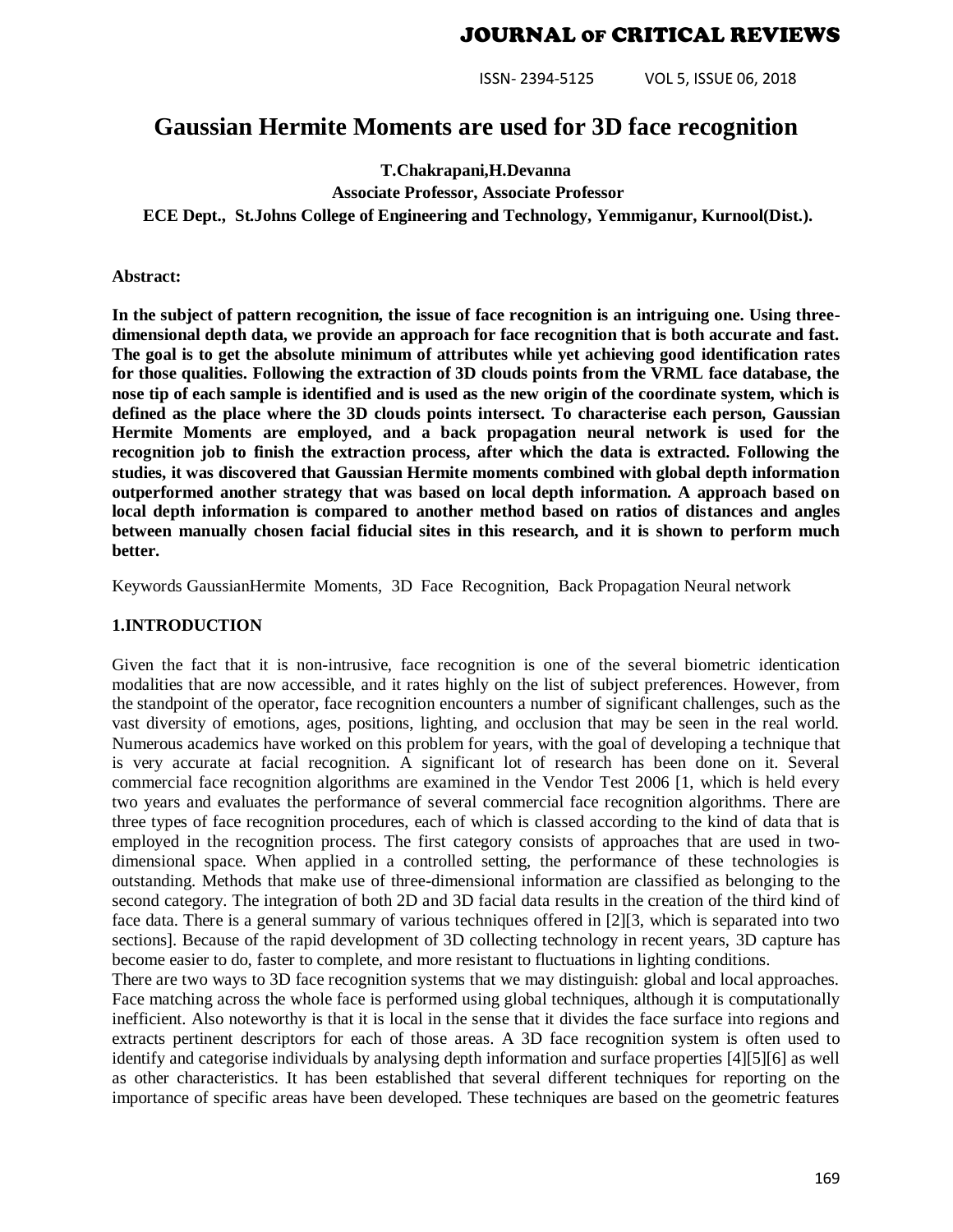ISSN- 2394-5125 VOL 5, ISSUE 06, 2018

of local facial landmarks/fiducial points and the Euclidean distances, ratios of distances, or angles between them that are calculated. Consider the following example: in[7], fifty-three non-independent features representations have been extracted from twelve anchor points, yielding a total of 53 nonindependent features representations: a total of 53 non-independent features representations. In cases when distance and angle computations are conducted locally, the depth information available in the area is utilised to identify the multiple features present. The 20 most discriminating anthropometric Euclidean and geodesic distance characteristics obtained from the existing research on anthropometric face proportions, as published in [8,] were found by Gupta et al. based on the current literature on anthropometric face proportions. It has been shown that orthogonal moments are very beneficial in a range of applications, including pattern recognition and image processing. [9] [10]. Because of their mathematical orthogonality and effectiveness in defining local aspects of the signal[11], the Gaussian-Hermite moments were used to generate geometric invariants, which provide rich representation due to their mathematical orthogonality and efficacy in defining local aspects of the signal[12], and which are useful in characterising local details of the signal<sup>[13]</sup>. [12] Xu et al. proposed using Gaussian Hermitemoments as local descriptors in combination with a global mesh as a local descriptor in order to describe the local environment. A set of global features based on Gaussian-Hermite Moments is created and utilised to represent face data for the purpose of portraying it. In this paper, we compare the experimental results with a local technique that is based on the calculation of distances and angles using fiducial points that have been discovered around the subject's nose and eyes regions. It is proposed that the remainder of this work be organised as follows: This section explains how to construct feature extraction vectors and how to use them in the feature extraction process. The Gaussian Hermite Moments are discussed in detail in Section 3 of this document. To be more specific, Sections 4 and 5 cover the identification technique in detail as well as the experimental results. Section 6 of this article finishes the discussion by offering a summary of the results.

### **2.FACIAL FEATURES EXTRACTION**

It is customary to assume that a nose's proximity to the camera will result in it having the biggest value in terms of z-axis values. However, this is not always the case. However, this assumption is not always valid, despite the fact that it has the potential to drastically reduce the complexity of an algorithm (like some examples in Fig 1). For this reason, we propose that the search for the nose tip be limited to the lowest two-thirds of the model in order to avoid confusion.



*Fig 1: the nose tip research area*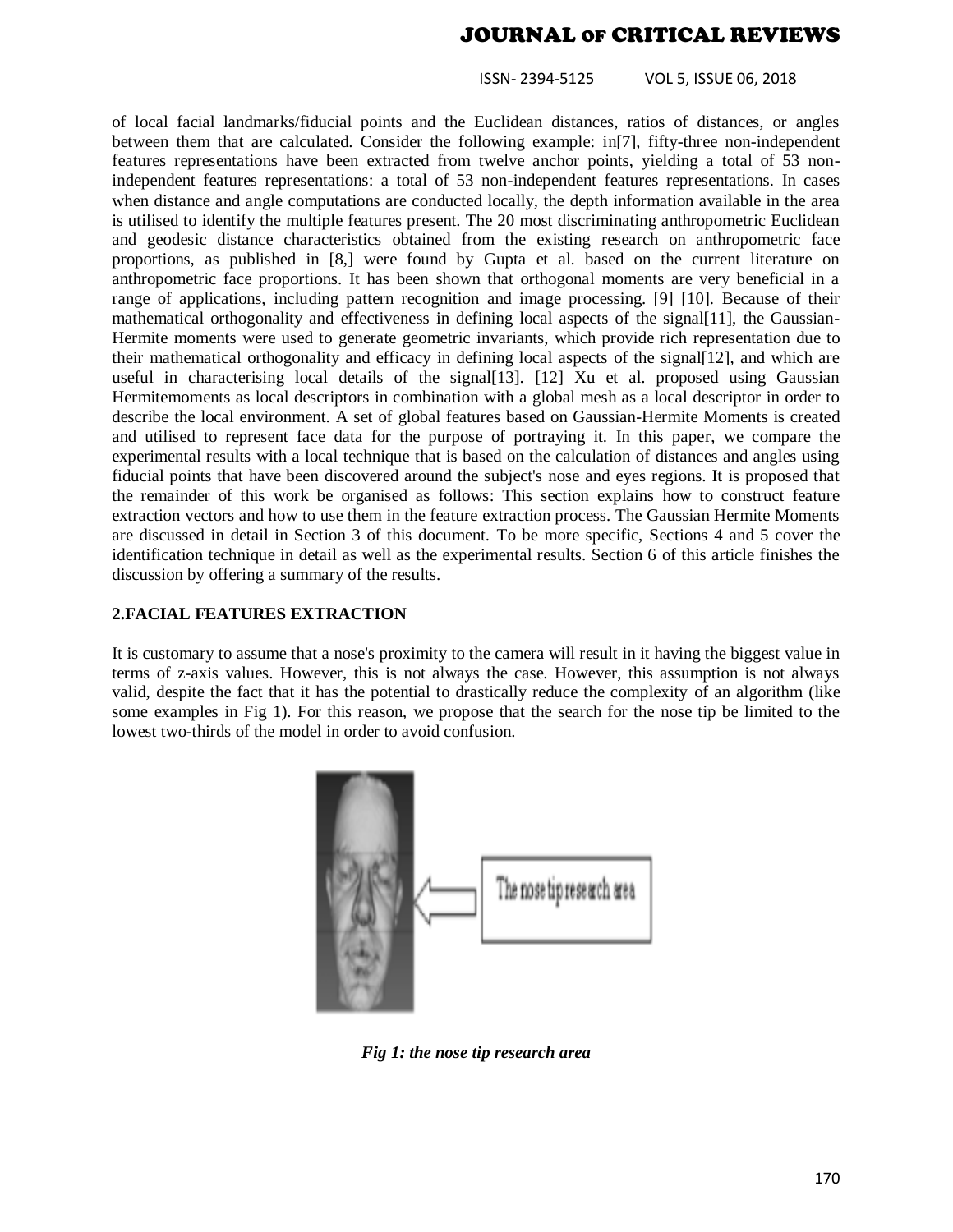ISSN- 2394-5125 VOL 5, ISSUE 06, 2018



It is customary to assume that a nose's proximity to the camera will result in it having the biggest value in terms of z-axis values. However, this is not always the case. However, this assumption is not always valid, despite the fact that it has the potential to drastically reduce the complexity of an algorithm (like some examples in Fig 1). For this reason, we propose that the search for the nose tip be limited to the lowest two-thirds of the model in order to avoid confusion.

### **3.GAUSSIAN–HERMITE MOMENTS**

According to the information presented in the introduction section, moments and functions of moments have been widely employed in a variety of domains of image analysis during the last few decades. Among the many different types of moment-based feature descriptors are Cartesian geometrical moments, rotational moments, orthogonal moments, and complex moments, to mention a few examples. In the introduction to moments, the geometric moment is the first of the sorts of moments that are discussed, and it is the one that has been used the most often because of its evident geometry importance. Using direct explanation of moment invariants in a formalised way, Hu was the first to make use of this technique. [13] In Hu's theory, the most major flaw is that it does not allow for the possibility of any kind of generalisation. Moments such as Legendre and Zernike were used to portray the image in order to provide a more accurate depiction. It has been shown that orthogonal moments and their inverse transformations may be used to some extent in pattern representation, image analysis, and picture reconstruction, with variable degrees of success in each of these domains. With the high computational cost of moments, especially when a larger degree of moments is employed[14], their employment provides a substantial hurdle in practical applications. In fact, it was J. Shen[15] who made the first proposal for the notion of Gaussianl-Hermite Moments (GHM). [16]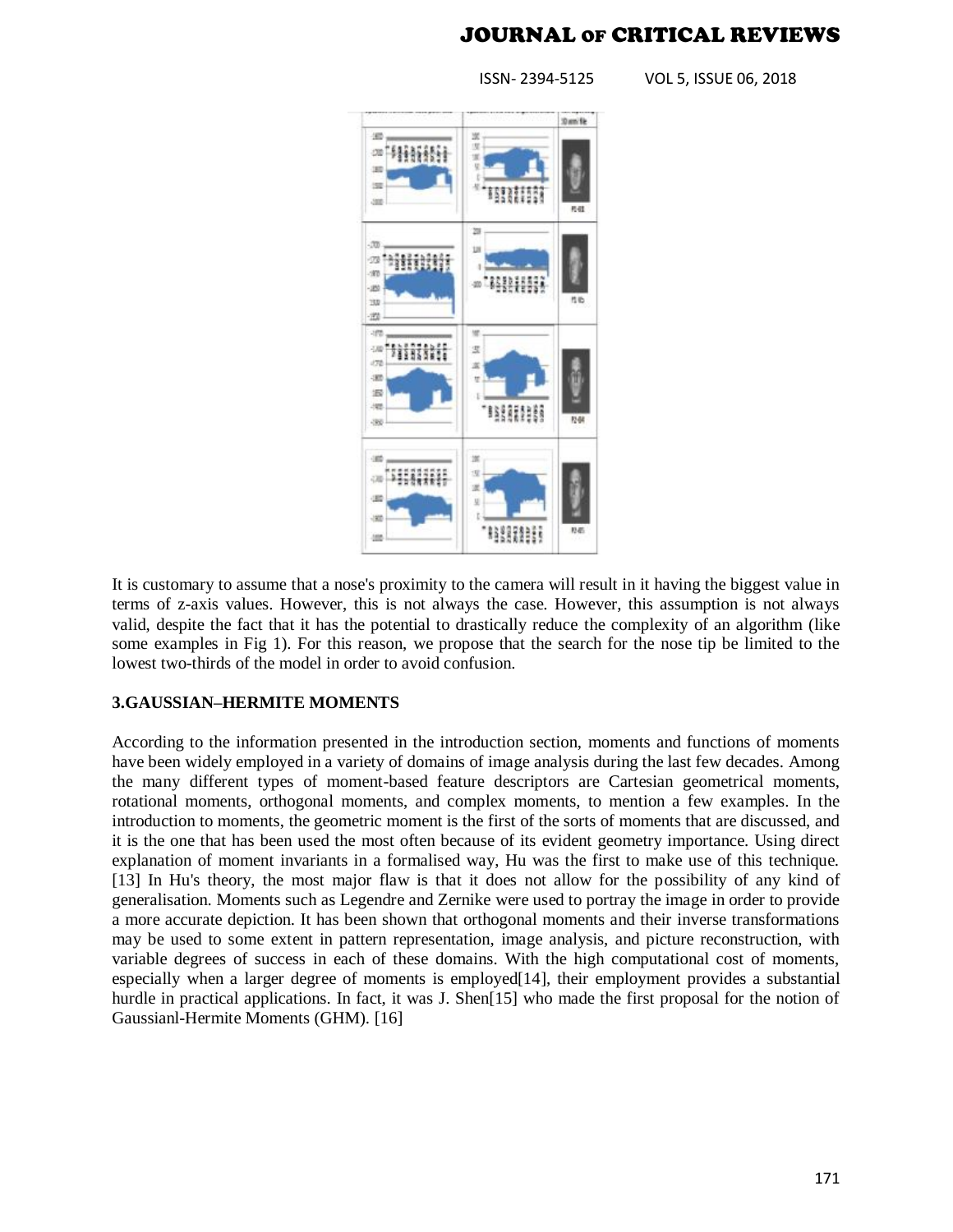ISSN- 2394-5125 VOL 5, ISSUE 06, 2018

 $g(x,\sigma)=(2\pi\sigma^2)^{-1/2}$  exp(-x<sup>2</sup> / 2  $\sigma^2$ ) The n<sup>th</sup> order smoothed Gaussian Hermite Moments of a signal S(x) is defined as: GHM<sub>n</sub>(x,S(x))=  $\int_{0}^{+\infty} g(t,\sigma) H_n(t/\sigma) S(x+t) dt$ With  $\mathbf{H}_n(\mathbf{t})$  is a scaled Hermite polynomial function of order  $\text{ n.defined as:} \ \ H_{\epsilon}(t/\sigma) = (-1)^n \exp(t^2) \ \frac{d^n \ \exp(-t^2\,)}{dt^n}$ The GHM<sub>0</sub> and GHM<sub>1</sub> can be calculated in the discret domain as follows:  $\text{GHM}_0(x,S(\sqrt{x}))=\mathsf{g}(x,\sigma)^*S(x)=\sum_{i=0}^n S\left(i\right)g\left(x-i\right)$  $\text{GHM}_1(x,S(x))\text{=2}\sigma\,\frac{\text{d}\big[g\big(\,x\ \sigma\big)\ast S\big(\,x\big)\,\big]}{\text{d} x}\text{=}2\sigma$  $\frac{d[g(x, 0)]}{dx} * S(x)$ 

#### **4.THE RECOGNITION PROCESS**

As previously indicated in the preceding section, we investigate GHM in order to get features that may be used to solve the classification issue in question. These qualities are then used as input data by the classifier, which processes them. This is accomplished via the deployment of a back propagation neural network. The supervised learning network in this scenario is composed of multiple layers and is based on the gradient descent learning method, which is used to train the network. As part of the training process, we evaluate the network's capacity to react properly to input patterns that have already been used for training, as well as its ability to respond effectively to input patterns that are similar to those used in the testing database, among other things.



Fig3: The architecture of the proposed solution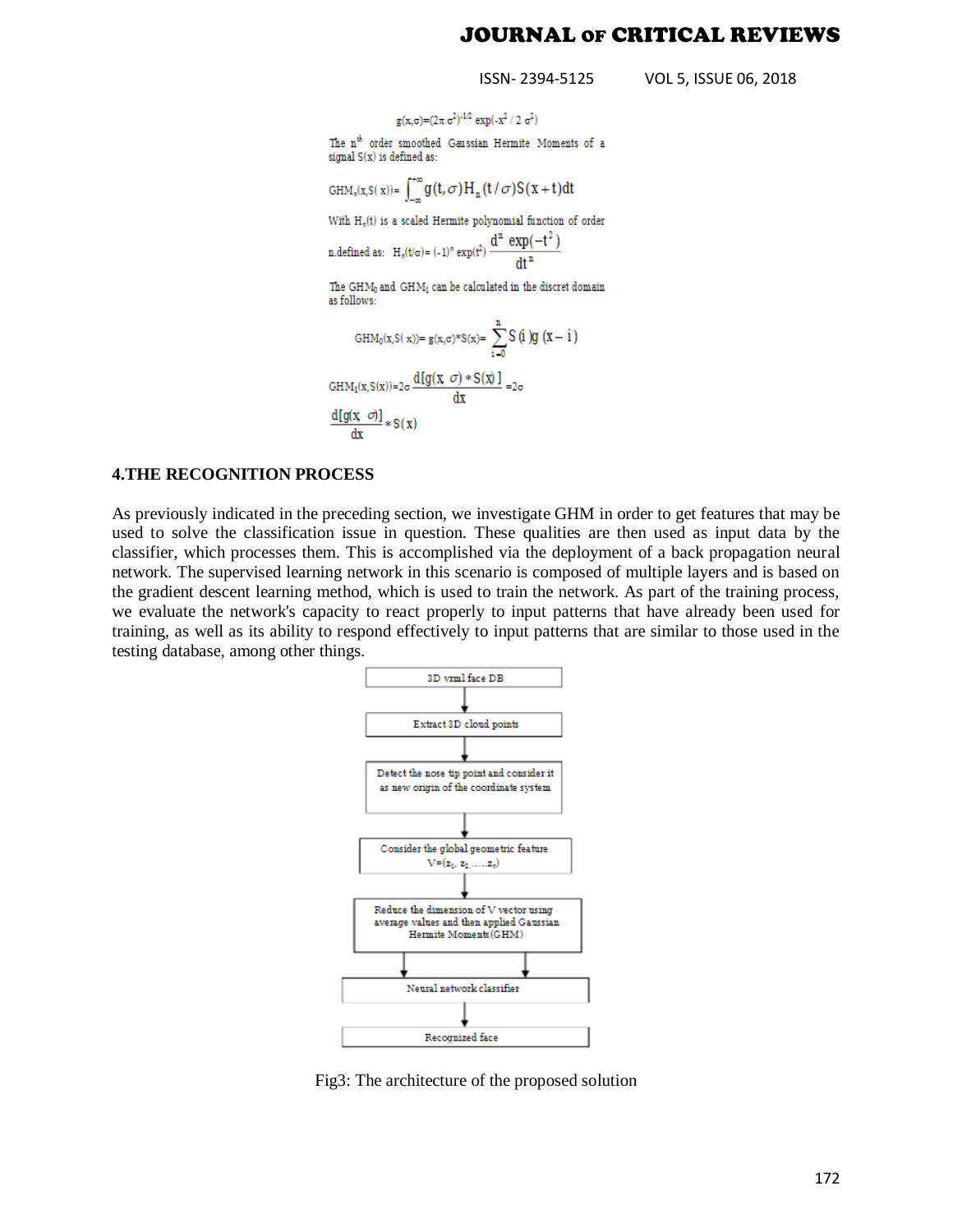ISSN- 2394-5125 VOL 5, ISSUE 06, 2018

## **5. EXPERIMENTAL RESULTS 5.1 Using GHM**

| Label     | Type of image                              |  |  |  |
|-----------|--------------------------------------------|--|--|--|
| $01 - 04$ | Frontal                                    |  |  |  |
| $05 - 06$ | Right turn 25º (respect to Y axis)         |  |  |  |
| $07 - 08$ | Left turn 5º (respect to Y axis)           |  |  |  |
| 09        | Severe right turn (respect to Z axis)      |  |  |  |
| 10        | Soft left turn (respect to Z axis)         |  |  |  |
| 11        | Smiling face                               |  |  |  |
| 12        | Open mouth                                 |  |  |  |
| 13        | Looking upwards (turn respect to X axis)   |  |  |  |
| 14        | Looking downwards (turn respect to X axis) |  |  |  |
| $15 - 16$ | Frontal view with lighting changes         |  |  |  |

### **Table1: description of the acquisition order**



Six samples (1,2,6,12,13,14) were used for training and the rest for test. We train our neural network with the following setting: 100 inputs per pattern, 75 hidden neurons, 10 outputs neurons, and the error is set to 0.0001 for stopping condition. Comparison between  $n=0$ ,  $n=1$  and  $n=2$  and without GHM.

### **Results:**

| <b>FRAV</b><br>3D | Using only<br>z-coordinate | GHM <sub>0</sub> | GHM <sub>1</sub>   | GHM <sub>2</sub> |
|-------------------|----------------------------|------------------|--------------------|------------------|
| 80<br>Samples     | 95%                        | 95%              | Not<br>interesting | 93%              |
| 160<br>Samples    | 46%                        | 89%              | Not<br>interesting | 84%              |

#### **Table2: the rate of recognition 5.2 Using Distances and angles between anthropometric facial points**

Craniofacial anthropometry is a method used in physical anthropology to create parametric models of human faces[18]. It is a technique that is used to create parametric models of human faces. Multiple anthropometric face proportions have been suggested throughout the years, and researchers have gathered data on their values from diverse human populations[19] and evaluated them to determine their significance. In this investigation, anthropometric face points from the Texas 3D Data base [20] were utilised to collect data. We chose seven fiducial locations that are invariant to isometric deformations and take use of the symmetry of the face in order to do our measurements.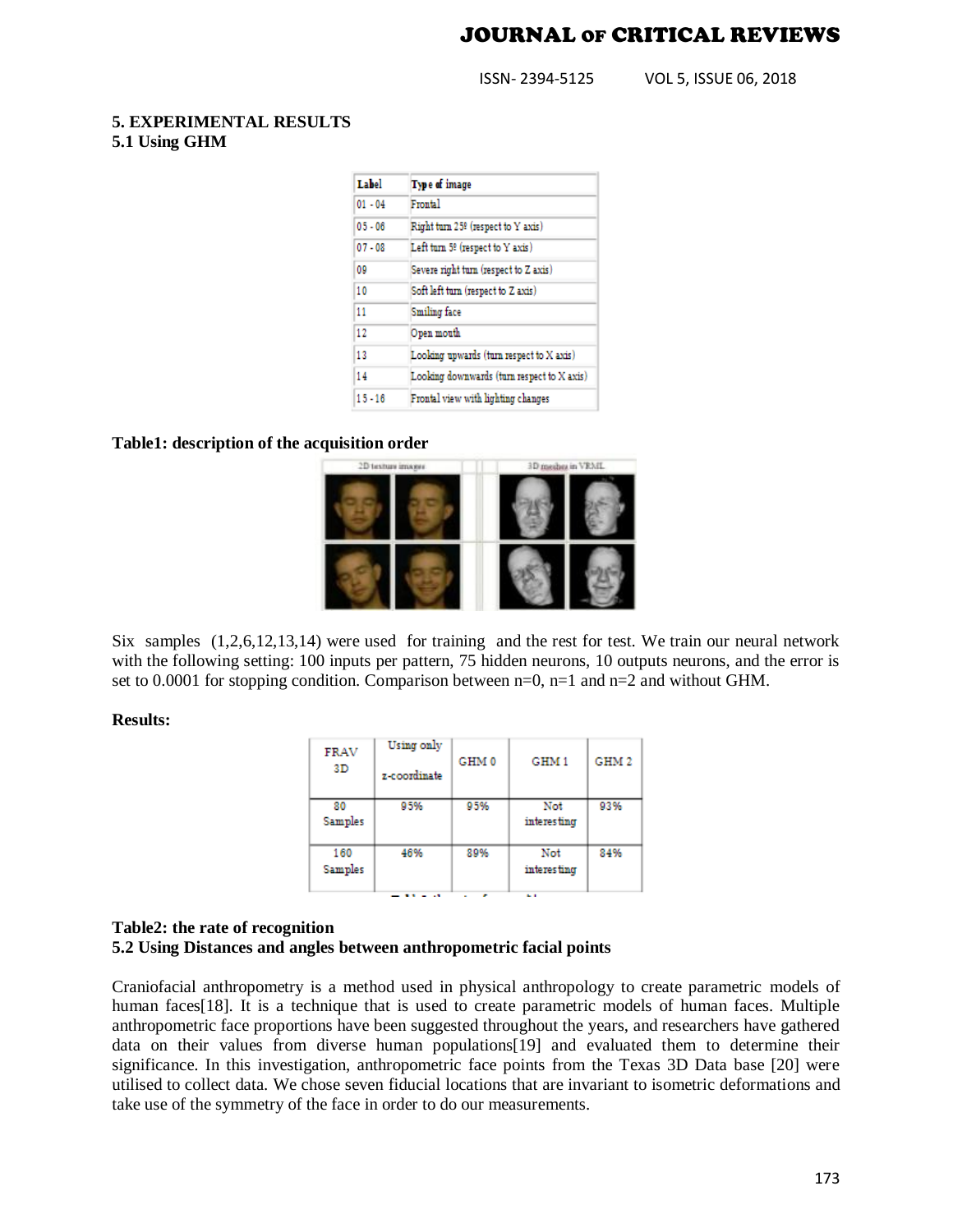ISSN- 2394-5125 VOL 5, ISSUE 06, 2018



*Fig4: Fiducial point location:P1:Left Outer Eye; P2: Left Inner Eye; P3: Head base point; P4: Upper nose point; P5: Nose Tip; P6: Right Nose Base; P7: Left Nose Base;*

> $X1 = ang(P3, P4, P5);$  $X2 = ang(P2, P4, P5);$  $X3 = ang( P7, P4, P5);$  $X4 = ang(P6, P5, P7);$ X5=dist(P2,P5)/dist(P4,P5); X6=dist(P6,P7)/dist(P4,P5); X7=dist(P1,P4)/dist(P4,P5); X8=dist(P2,P4)/dist(P7,P5);

The trials were carried out and assessed on the basis of numerous conditions from ten sets of faces from 3D Texas DB; each person of the selected folks was subjected to 23 distinct circumstances, including neutral, facial expression, and lighting. Ten photographs were utilised for training, with the remaining images being used for testing. The rate of identification is 82 percent for a data set consisting of 230 samples, according to the results. In particular, we see that findings from the first technique are more accurate than those from the second, despite the fact that samples in the Frav3D DB exhibit greater variances than those in the Texas DB. We may also conclude that methods based on global information provide better outcomes than methods based on local information.

#### **6. Conclusion:**

An innovative 3D face recognition system is presented in this research. For each sample in the database, 3D cloud points are first retrieved, followed by the consideration of 1D feature vectors based on depth information, and finally the application of Gaussian-Hermite Moments (GHM). The Back Propagation neural network was utilised to do the classification job, and the features obtained from the results were used as input vectors. Comparisons are made between the findings of this study and those obtained when looking into the utilisation of features comprised of angle and distance measurements of manually chosen 3D anthropometric face fiducial points. Experiments have demonstrated that the results obtained by using GHM are more effective.